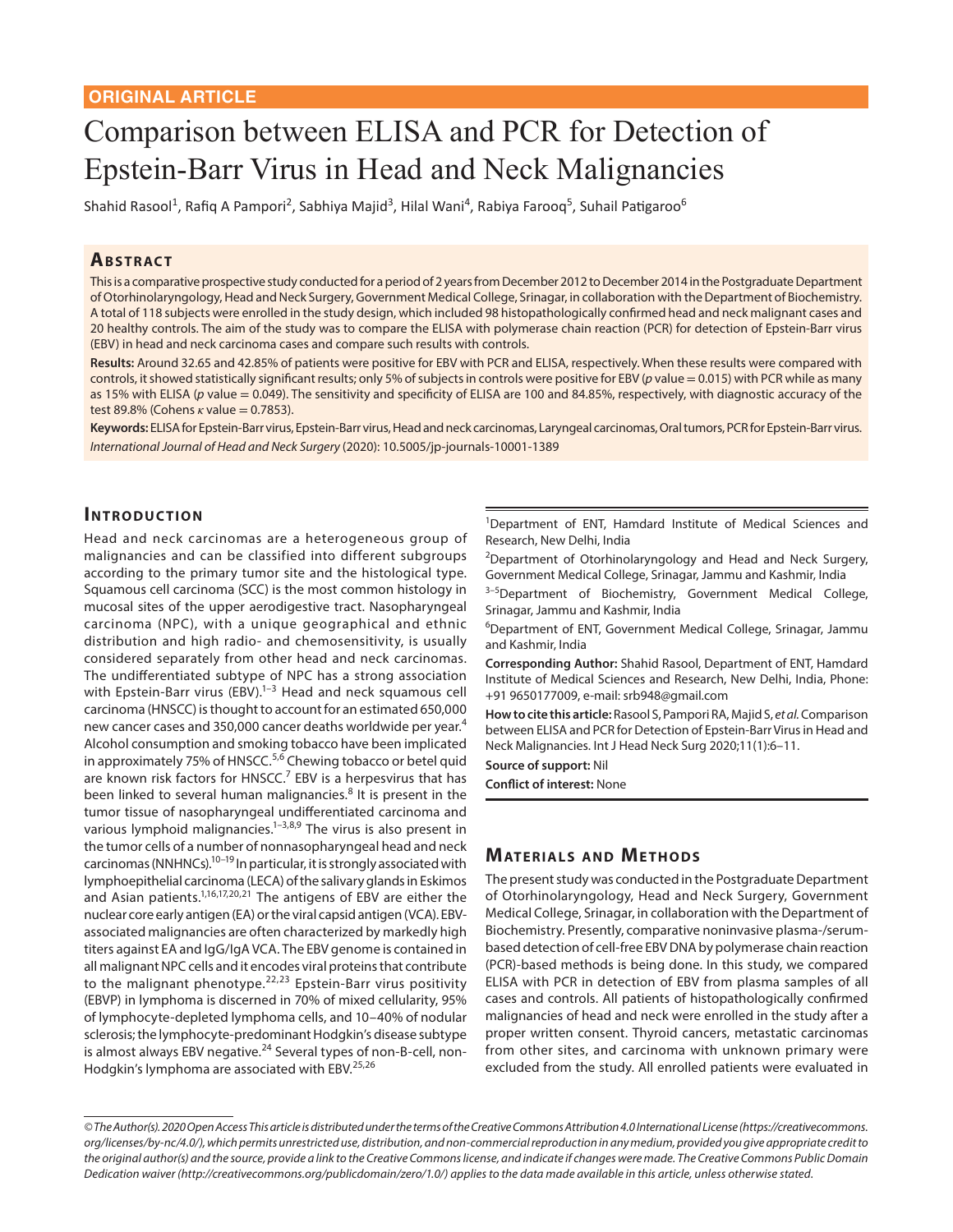detail, and full ENT workup was done. Beside routine investigations, special investigations like CECT, MRI, USG, fiber-optic laryngoscopy, and sinonasal endoscopy were performed as and when required for proper staging and comprehensive management.

A 5-mL venous blood sample was collected from each cases and controls in heparin vials and sent to the Department of Biochemistry where serum was separated using a centrifuge and the remaining blood was stored at −20°C for future use. Freshly separated serum samples were used for detection of the antibody of IgM class against the EBV capsid antigen in all cases and controls using ELISA (DS-EIA-ANTI-EBV-VCA-M kit). DNA was extracted from stored blood samples by using the DNA extraction kit (Zymo Research USA). Extracted DNA was stored at −20°C for future analysis.

#### **Real-time PCR**

Polymerase chain reaction amplification was done on a thermal cycler (Eppendorf) using the Norgen PCR kit (Norgen Biotech Corp, Canada). Polymerase chain reaction products after amplification were run on 2% agarose gel to detect amplicons. These amplicons were visualized by the gel documentation system (GENETIX).

#### **RESULTS**

Out of total 98 patients, 70 were males and 28 females with male/ female ratio of 2.5:1.The lowest age encountered was 2 years while the oldest being of 75 years with the mean age of 48.54 and median of 57.5 years. A total of 7 (14.28%) patients were from urban areas while 42 (85.71%) were from rural areas. A total of 68 (69.38%) patients were active smokers while only 30 (30.61%) were nonsmokers. None of the patients were alcoholic or tobacco chewer. The most common tumor encountered in the study was carcinoma of larynx with 40 cases (40.81%), followed by lymphomas with 20 cases (20.40%), and the least common was carcinoma of external ear, with only 2 cases. Table 1 shows the site distribution of tumors.

It was seen that 42 patients out of 98 were positive for the IgM EBV antibody by ELISA (42.85%). Highest number of patients positive for EBV IgM antibodies with ELISA were of NPC (75%), followed by salivary gland tumors (66.66%) and lymphomas (60%). Same is depicted in Table 2 and Figure 1.

It was seen that the EBV DNA detected by PCR was present in 32.65% of nonendocrine head and neck malignancies only. Highest percentage of EBV DNA is seen in patients of NPC (75%) followed by lymphomas (40%), as shown in Table 3.

It was seen that with increase in the tumor "T" and/or the nodal "N" stage of the tumor, the percentage of EBVP increased by the ELISA method. For TI/T2, EBVP was ~20% and increased to 50% when the stage was T3/T4 with the *p* value of 0.043 (Fischer's exact test), which is statistically significant. While for the N stage, EBVP was 27.77% in N0 and increased to ~50% in the N1/N2 stage,

| <b>Table 1:</b> Site distribution of head and neck tumors |
|-----------------------------------------------------------|
|-----------------------------------------------------------|

| Site            | No. of cases   | Percentage |
|-----------------|----------------|------------|
| Ca larynx       | 40             | 40.81      |
| Lymphomas       | 20             | 20.40      |
| Sinonasal       | 16             | 16.32      |
| Oral cavity     | 10             | 10.20      |
| Salivary glands | 6              | 6.12       |
| Hypopharyngeal  | 4              | 4.08       |
| EAC carcinoma   | $\overline{2}$ | 2.04       |
| Total           | 98             | 100        |

| Table 2: ELISA (EBV) vs site of tumor |
|---------------------------------------|
|---------------------------------------|

| Site of malignancy | No. of patients | $ELISA (+ve)$ | Percentage |
|--------------------|-----------------|---------------|------------|
| Laryngeal          | 40              | 18            | 45         |
| Lymphomas          | 20              | 12            | 60         |
| NPC                | 8               | 6             | 75         |
| Sinonasal          | 8               | 2             | 25         |
| Oral cavity        | 10              | Nil           | 00         |
| Salivary gland     | 6               | 2             | 66.66      |
| Hypopharyngeal     | 4               | Nil           | 00         |
| EAC                | $\mathcal{P}$   | Nil           | 00         |
| Total              | 98              | 42            | 42.85      |

with the *p* value of 0.198 (Fischer exact test), which is insignificant as shown in Table 4.

It was seen that with increase in the "T" and /or "N" stage of the tumor, the percentage of EBVP increased by the PCR method also. For T1/T2, the EBVP was 25% and increased to 35% in T3 and 50% in T4, respectively, with *p* value of 0.504 (Fischer exact test). For N0/ N1, EBVP was ~27% and increased to 38.46 in N2 with the *p* value of 0. 734 (Fischer exact test), which is statistically insignificant. Table 5 depicts the same.

Table 6 and Figure 2 show that the plasma EBV is seen in 42.85% of patients as against only 15% in the control group, with *p* value of 0.049 (Fischer exact test), which is statistically significant.

From Tables 7, 8 and Figure 3, it is seen that the plasma EBV detection by PCR in patients is 32.65% as compared to only 5% in controls with *p* value of 0.015 (Fischer exact test), which is statically significant.

#### **Discussion**

In the study, males were more commonly affected than females. Out of 98 patients in our study, 70 were males and 28 were females with the M/F ratio of 2.5:1. We believe that male predilection is because of them being addicted to smoking, alcoholism, and tobacco chewing and being fortunate enough to be brought to tertiary center for treatment. Many other studies have found this male predilection in head and neck malignancies like the study by Yu et al.,<sup>27</sup> Atlana et al.,<sup>28</sup> and Abdulamir et al.<sup>29</sup>

We found that most of our patients (70%) presented to us in the fourth decade of life. A study by Kamel et al.<sup>30</sup> has also found maximum number of HN malignancy in this decade, while the National Cancer Institute<sup>31</sup> observed that head and neck cancers are diagnosed more often among people over age 50 than they are among young people. Early presentation of patients in our study may be because of the fact that in Kashmir heavy smoking by young population is on rise due to heavy psychological trauma and may be also because of easy access to the tertiary care hospital (GMC, Srinagar).

The present study has 70% of patients who were smokers while only 30% were nonsmokers, which is consistent with the study of Wyss et al.,<sup>32</sup> who in his study found that cigarette smokers had elevated odds ratios for head and neck cancers, and extensive literature about the smoking and head and neck carcinomas confirmed our observations.

The most common carcinoma in our study was carcinoma of larynx followed by lymphomas; carcinoma of larynx was found in 40 (40/98) patients ( 40.81%), which was similar to the study of Majid et al.<sup>33</sup> who in his study found that 20 out of 41 head and neck carcinomas were laryngeal carcinomas (48.78%). Similar findings were seen in the study of Yu et al., $^{27}$  who in his study "Plasma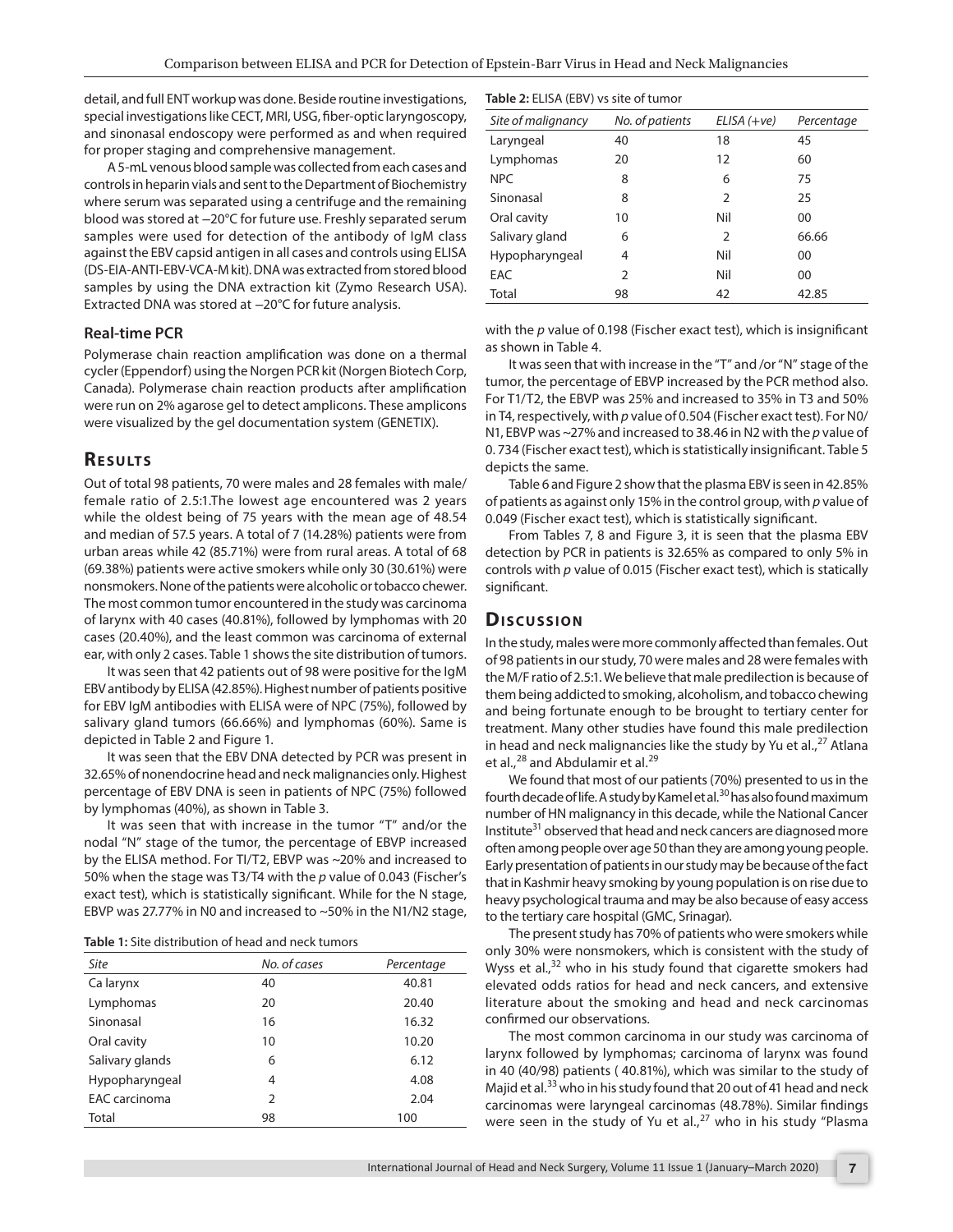

**Fig. 1:** Percentage of head and neck tumors positive for EBV with ELISA method

|  |  |  |  | Table 3: PCR (EBV DNA) results in relation to site of tumor |
|--|--|--|--|-------------------------------------------------------------|
|--|--|--|--|-------------------------------------------------------------|

| Site of malignancy | No. of patients | PCR positive  | Percentage |
|--------------------|-----------------|---------------|------------|
| Laryngeal          | 40              | 14            | 35         |
| Lymphomas          | 20              | 8             | 40         |
| <b>NPC</b>         | 8               | 6             | 75         |
| Sinonasal          | 8               | $\mathcal{P}$ | 25         |
| Oral cavity        | 10              | Nil           | 0          |
| Salivary glands    | 6               | 2             | 33.33      |
| Hypopharyngeal     | 4               | Nil           | 0          |
| EAC                | C               | Nil           | 0          |
| Total              | 98              | 32            | 32.65      |

**Table 4:** Tumor node metastasis (TNM) staging vs ELISA (EBV) (*n* = 76), HNSCC and LEC

| <b>Staging</b> |                | No. of patients | $ELISA (+ve)$  | Percentage |
|----------------|----------------|-----------------|----------------|------------|
| T stage        | T1             | 10              | 2              | 20         |
|                | T <sub>2</sub> | 22              | 4              | 18.18      |
|                | T <sub>3</sub> | 40              | 22             | 55         |
|                | T <sub>4</sub> | $\overline{4}$  | $\overline{2}$ | 50         |
| N stage        | N <sub>0</sub> | 36              | 10             | 27.77      |
|                | N <sub>1</sub> | 14              | 8              | 57.14      |
|                | N <sub>2</sub> | 26              | 12             | 46.15      |
|                | N <sub>3</sub> | 0               | 0              | 0.00       |
| M stage        | M <sub>0</sub> | 76              | 30             | 39.47      |
|                | M              | 0               | 0              | 0.00       |

| <b>Table 5:</b> TNM staging and PCR (EBV) ( $n = 76$ ) |  |  |  |
|--------------------------------------------------------|--|--|--|
|--------------------------------------------------------|--|--|--|

| <b>Staging</b> | No of patients | $PCR (+ve)$ | Percentage |
|----------------|----------------|-------------|------------|
| T stage        |                |             |            |
| T1             | 10             | 0           | 0.00       |
| T <sub>2</sub> | 22             | 8           | 36.36      |
| T <sub>3</sub> | 40             | 14          | 35         |
| T <sub>4</sub> | 4              | 2           | 50         |
| N stage        |                |             |            |
| N <sub>0</sub> | 36             | 10          | 27.77      |
| N <sub>1</sub> | 14             | 4           | 28.57      |
| N <sub>2</sub> | 26             | 10          | 38.46      |
| N <sub>3</sub> | 0              | 0           | 0.00       |
| M stage        |                |             |            |
| M <sub>0</sub> | 76             | 24          | 31.57      |
| M              | 0              | 0           | 0.00       |

**Table 6:** Comparison of EBV detection by ELISA between patients and controls

| Samples  | Total no. of patients | ELISA | Percentage |
|----------|-----------------------|-------|------------|
| Patients | 98                    | 47    | 42.85      |
| Controls | 20                    |       | 15.00      |

EBV DNA in Head and Neck Carcinomas" encountered 40 (39.6%) patients with carcinoma of larynx out of 101 of total cases.

Heavy smoking especially by young population in recent years due to psychological trauma by political disturbance has probably lead to rise in number of laryngeal carcinoma patients as observed in our study.

Epstein-Barr virus PCR positivity in laryngeal carcinoma patients in our study was 35% (14 out of 40), which was similar to the study done by Muderris et al.<sup>34</sup> entitled "Does Epstein-Barr Virus Infection Have an Influence on the Development of Laryngeal Carcinoma? Detection of EBV by Real-Time Polymerase Chain Reaction in Tumour Tissues of Patients with Laryngeal Carcinoma"; they found EBV PCR positivity in 40% (10/25) of the laryngeal carcinoma patients.

Similar observations were confirmed by Yu et al. $27$  who found that plasma EBV DNA is detectable in 20.0% of the patients.

Oral cavity was seen to be involved in only 10 (10.20%) of our cases. The reason for this low percentage is that gutka and tobacco chewing is not common in Kashmiri population. None of the patients were positive for EBV with either ELISA or PCR. This is in disagreement with Mao and Smith $35$  and Horiuchi et al.<sup>36</sup> who showed that 35% and 33.3% of their examined SCC of oral cavity cases, respectively, were infected with EBV. They stated that the positive rate was higher in malignant lesions than in benign ones and agreed that EBV had a role in carcinogenesis. The similar disagreement with our study was also seen in the study of Sand et al.<sup>37</sup> on the "prevalence of Epstein-Barr virus in oral squamous cell carcinoma (OSCC), oral lichen planus (OLP), and normal oral mucosa (NOM)." They examined 29 patients of OSCC, 23 OLP, and 67 NOM cases for EBV DNA analysis. They found that prevalence of EBV in patients with oral mucosal disease is 32.1%. Of the OSCC patients 37.9% and of the OLP 26.1% were positive for EBV.

The current study found only eight (8.16%) cases of NPCs and this low percentage seen in our study is well documented in the literature. In spite of being less in number, NPC was the most common tumor associated with EBV, with six out of eight (75%) cases being positive for the virus. The results were same with both ELISA (EBV anti-IgM VCA) and PCR. Similar findings of high viral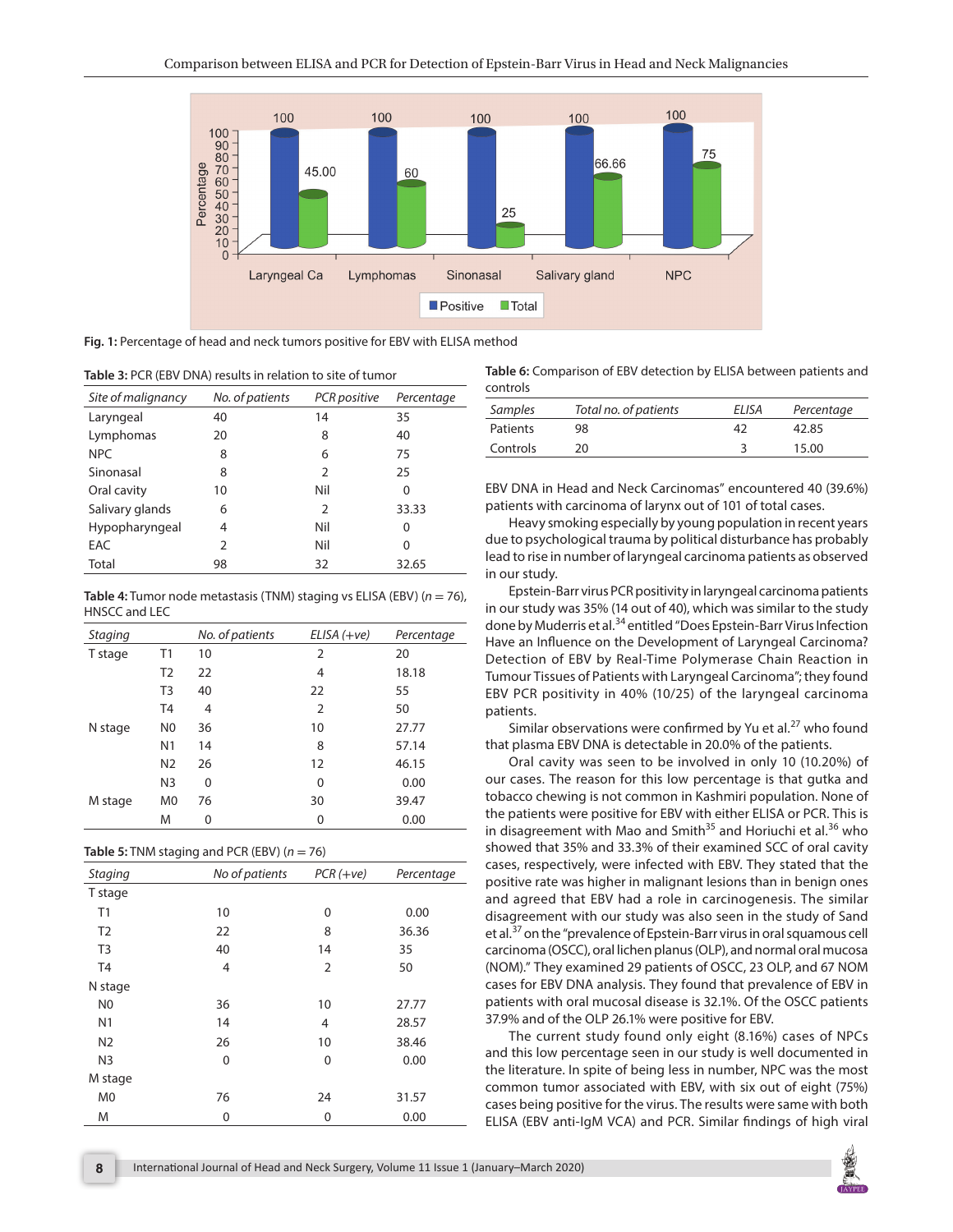

**Fig. 2:** Positive EBV ELISA in 42.85% of patients compared to 15% in the control group, with *p* value of 0.049 (Fischer exact test), which is statistically significant

**Table 7:** Comparison of EBV detection by PCR between patients and controls

|          | Total no. of |     |            |
|----------|--------------|-----|------------|
| Samples  | patients     | PCR | Percentage |
| Patients | 98           | 32  | 32.65      |
| Controls | 20           |     | 5.00       |

*Note*: It is seen that ELISA is positive in 42.85% of patients while PCR is positive in only 32.65% with sensitivity of 100% and specificity of 84.85%. Diagnostic accuracy of the test is 89.8%. Cohens *κ* value = 0.7853

**Table 8:** Sensitivity and specificity of ELISA with respect to PCR

| Tests      | Total | Positive | Percentage |
|------------|-------|----------|------------|
| ELISA      | 98    |          | 42.85      |
| <b>PCR</b> | 98    | 32       | 32.65      |

positivity have been noted by Tiwawech et al.<sup>38</sup> who in their study found that serum IgA/EBNA1 levels were positive in 52 (96.30%) out of 54 NPC patients and in 5 (4.10%) out of 122 healthy controls. Twu et al.<sup>39</sup> studied 116 NPC patients and stated that 106 of 114 NPC (92.98%) patients had detectable plasma EBV DNA by RTQ-PCR before treatment, whereas no detectable EBV DNA was found in 63 SCCHN patients and 50 healthy people.

In the present study, hypopharyngeal cancer was seen in only four (4.08%) patients and none was positive for EBV with either the ELISA or PCR method. In contrast, study by Yu et al.<sup>27</sup> shows EBV detection rate to be 43.8% in 16 patients of hypopharynx cancer.

The current study had 20 (20.40%) cases of lymphomas, which included 6 Hodgkin's and 16 non-Hodgkin's lymphomas with the EBVP of 40% with PCR. Reports less than our observations were seen by Trimeche et al.<sup>40</sup> who in his study found that 28 out of 126 cases (22.2%) of lymphomas were positive for EBV by *in situ* hybridization.

In the present study, ELISA was found positive for IgM anti-VCA (EBV) in 42.85% (42/98) of patients in contrast to only 15% (3/20) of controls, which is statistically significant (*p*= 0.049), while in HNSCC it was found in 30.55 % patients only (22/72), which is in contrast with the results of Morshed et al.<sup>41</sup> who in his study indicated that only 5 (12.8%) of 38 patients with HNSCC were positive for anti-VCA (IgM) and all the controls showed negative results. Similar contrast results were also noted by Kim et al.<sup>42</sup> who in his study found 9 (12%) of the total 72 patients of HNC showed EBVP of tumor, which



**Fig. 3:** 32.65% of patients & 5% of controls have EBV positive with PCR, *p* value of 0.015 (Fischer exact test), which is statistically significant

depends mainly on pathology and sites but not on tumor staging, age, sex, or smoking status. While a study by Majid et al. $33$  found that the serum antibody levels against VCA (IgA) and EA (IgA) were significantly elevated in patients with SCC when compared to controls, which is consistent with our results.

The current study showed that 32.65% (22/98) of patients and 5% (1/20) of controls had EBVP when PCR was employed as the detection method, with the *p* value of 0.035, which is statistically significant (Fischer exact test). Similar reports were confirmed by Yu et al.<sup>27</sup> who in his study observed that 30 patients (29.7%) and 2 controls (4.2%) had detectable plasma EBV DNA. The difference in proportion was statistically significant (*p*= 0.0004). Plasma EBV DNA was detected in all of the patients with Epstein-Barr virus encoded RNA-positive tumors and in 23 of 94 (24.5%) patients with tumors of EBER-negative or unknown status. The proportion of plasma EBV DNA-positive cases in either group was significantly higher than that in the controls ( $p = 0.0027$ ), which is in accordance with our results. The difference with our study is that Yu et al. $^{27}$  excluded NPC while we had four cases of NPCs.

Another similar study by Goldenberg et al. examined 300 head and neck cancer samples excluding NPC for the presence of EBV using quantitative PCR. He observed that 3 of 300 (1%) tumor samples were overtly positive for EBV DNA. A total of 5 of 300 (2%) tumor samples showed low levels and 68 of 300 tumor samples (23%) showed trace levels of EBV DNA. Thus, the total 25.33% of patients were positive for EBV, which is correlating our observations.

The present study confirmed that with increase in the T/N stage of the HNSCC and LEC, the EBVP increased. When ELISA was employed for detection of EBV, the EBVP increased from ~20% to 50% with the increase in stage from TI/T2 to T3/T4, respectively, with *p* value of 0.043 (Fischer exact test), which is statistically significant. While in the N stage it was seen that EBVP increased from 27.77% to ~50% in N0 and N1/N2 stages, respectively, with *p* value of 0.198 (Fischer exact test), which is statistically insignificant. Insignificant findings were also seen with EBV PCR and the stage of tumor. For T1/ T2, the EBVP is 25% and increases to 35% and 50% with increase in the stage from T3 to T4, respectively, with *p* value of 0.504 (Fischer exact test). For N0/N1, EBVP is ~27% and increases to 38.46% in N2 with *p* value of 0.734 (Fischer exact test).

Kamel et al.<sup>30</sup> in his study of EBV in HNSCC found no significant increase in EBV antibody titer with stage of tumor, which is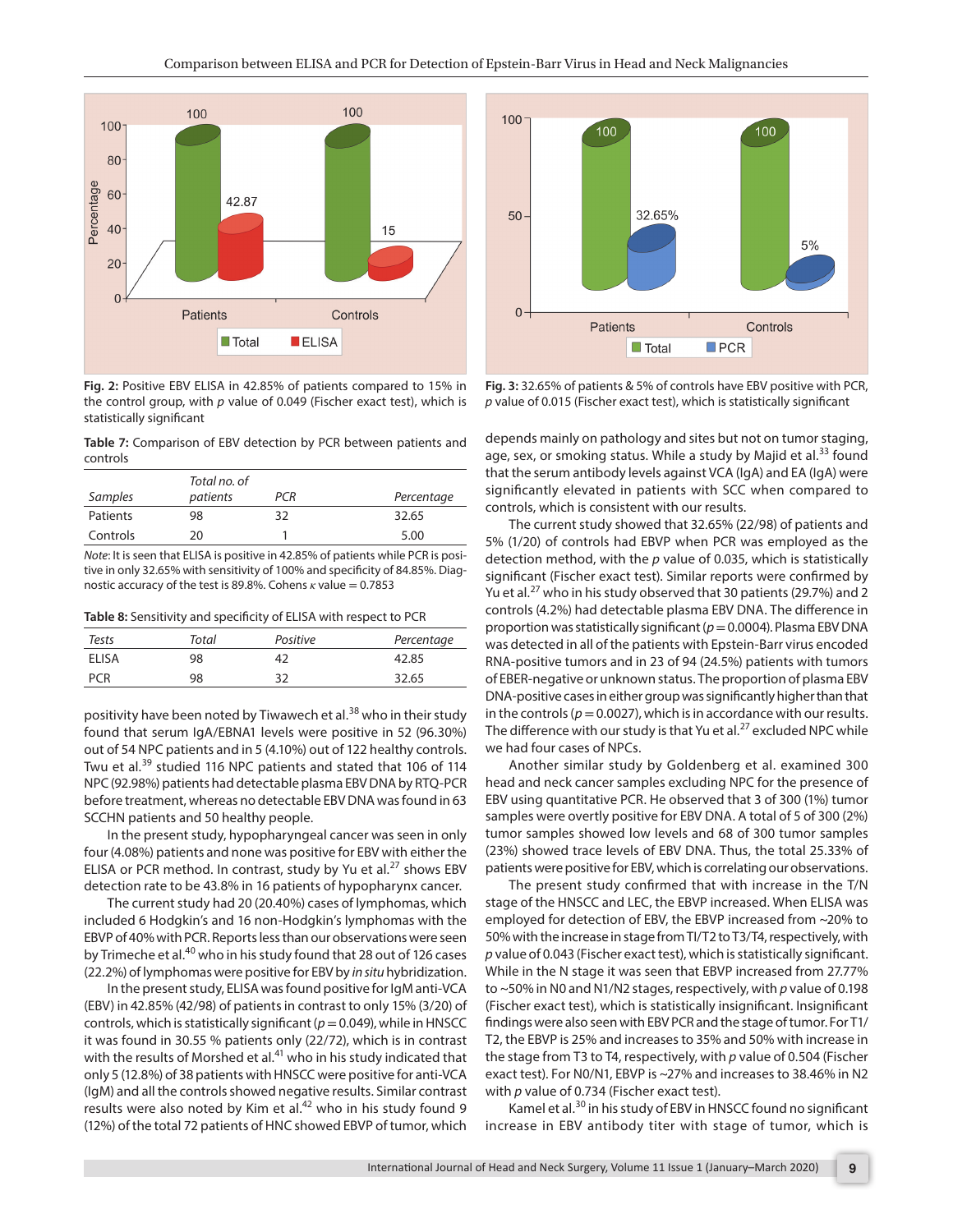consistent with abovementioned results. Yu et al. $^{27}$  states in his study that EBV DNA concentrations in patients with SCC of different stages and T stages did not vary significantly with these parameters, thus simulates our observations.

The current study confirmed that ELISA is more sensitive but less specific than PCR in detecting plasma EBV with sensitivity and specificity of 100% and 84.5%, respectively. These observations are in accordance of with the study of Kamel et al. $30$  who in his study compared immunohistochemical staining and plasma ELISA for EBV detection in head and neck carcinomas and found that 19 (38%) patients were immunoreactive using the immunohistochemical staining method and 41 (82%) were positive using ELISA. Anti-EBV staining in the control sections revealed negative results. Whereas four (93.3%) of controls were positive with ELISA. They concluded that ELISA gave more false positive results.

## **CONCLUSION**

- Epstein-Barr virus is a potential carcinogenic virus which, has definite association with head and neck malignancies even in endemic areas.
- Most of the head and neck malignancies are present in advanced stages, so there is a need to screen the population early to prevent dreadful morbidity and mortality associated with disease.
- Noninvasive simple plasma-based detection of EBV may serve as a potential screening test.
- Antibodies against the certain antigens of the EBV can be detected in large percentage of general population. The detection of these antibodies indicates antigenic stimulation with the virus, although their presence in suspected cases cannot be used definitively for the diagnosis of occult head and neck carcinomas.
- Recent data indicate the role of EBV in the epigenetic alterations in several types of cancers including gastric carcinoma, NPC, and lymphomas.
- A consistent association between EBV and LECA of the salivary gland was found.
- The presence of EBV in these tumors represents a potential "tumor-specific" targeting opportunity for the development of new therapeutics.

# **Et hical Ap p r oval**

Ethical clearance was given by ethical committee of the institution.

## **INFORMED CONSENT**

Informed consent was obtained from all individual participants included in the study.

## **Re f e r e n c e s**

- 1. Goldenberg D, Golz A, Netzer A, et al. Epstein-Barr virus and cancers of the head and neck. Am J Otolaryngol 2001;22(3):197–205. DOI: 10.1053/ajot.2001.23429.
- 2. Yang HJ, Cho YJ, Kim HS, et al. Association of p53 and BCL-2 expression with Epstein-Barr Virus infection in the cancers of head and neck. Head Neck 2001;23(8):629–636. DOI: 10.1002/hed.1089.
- 3. Lin JC, Chen KY, Wang WY, et al. Detection of Epstein-Barr virus DNA in the peripheral-blood cells of patients with nasopharyngeal carcinoma: relationship to distant metastasis and survival. J Clin Oncol 2001;19(10):2607–2615. DOI: 10.1200/JCO.2001.19.10.2607.
- 4. Parkin DM, Bray F, Ferlay J, et al. Global cancer Statistics. CA Cancer J Clin 2005;55(2):74–108, 2002.
- 5. Blot WJ, Mclaughlin JK, Winn DM, et al. Smoking and Drinking in relation to oral and pharyngeal cancer. Cancer Res 1988;48(11): 3282–3287.
- 6. Zeka A, Gore R, Kriebel D. Effects of alcohol and tobacco on aerodigestive cancer risks: a meta-regression analysis. Cancer Causes Control 2003;14(9):897–906. DOI: 10.1023/B:CACO.0000003854.34221. a8.
- 7. Nair S, Pillai MR. Human papillomavirus and disease mechanisms: relevance to oral and cervical cancers. Oral Dis 2005;11(6):350–359. DOI: 10.1111/j.1601-0825.2005.01127.x.
- 8. Lyons SF, Liebowitz DN. The roles of human viruses in the pathogenesis of lymphoma. Semin Oncol 1998;25(4):461–475.
- 9. Lei KIK, Chan LYS, Chan WY, et al. Quantitative analysis of circulating cell-free Epstein-Barr virus (EBV) DNA levels in patients with EBVassociated lymphoid malignancies. Br J Haematol 2000;111(1):239– 246. DOI: 10.1046/j.1365-2141.2000.02344.x.
- 10. Shinokuma A, Hirakawa N, Tamiya S, et al. Evaluation of Epstein-Barr virus infection in sinonasal small round cell tumors. J Cancer Res Clin Oncol 2000;126(1):12–18. DOI: 10.1007/PL00008459.
- 11. Cruz I, Van den Brule, Brink AJ, AA, et al. No direct role for Epstein-Barr virus in oral carcinogenesis: a study at the DNA, RNA and Protein levels. Int J Cancer 2000;86(3):356–361. DOI: 10.1002/(sici)1097- 0215(20000501)86:3<356::aid-ijc9>3.0.co;2-w.
- 12. Cruz I, Van den Brule, Steenbergen AJ, RD, et al. Prevalence of Epstein-Barr virus in oral squamous cell carcinomas, premalignant lesions and normal mucosa–a study using the polymerase chain reaction. Oral Oncol 1997;33(3):182–188. DOI: 10.1016/S0964-1955(96)00054-1.
- 13. Kobayashi I, Shima K, Saito I, et al. Prevalence of Epstein-Barr virus in oral squamous cell carcinoma. J Pathol 1999;189(1):34–39. DOI: 10.1002/(SICI)1096-9896(199909)189:1<34::AID-PATH391>3.0.CO;2-4.
- 14. Maeda T, Hiranuma H, Matsumura S, et al. Epstein-Barr virus infection and response to radiotherapy in squamous cell carcinoma of the oral cavity. Cancer Lett 1998;125(1–2):25–30. DOI: 10.1016/S0304- 3835(97)00485-0.
- 15. Gonzalez-Moles M, Gutierrez J, Ruiz I, et al. Epstein-Barr virus and oral squamous cell Carcinoma in patients without HIV infection: viral detection by polymerase Chain reaction. Microbios 1998;96(383): 23–31.
- 16. Lin H, Rao H, Saku U. The significance of detecting EB. Virus and its products in benign and malignant lymphoepithelial lesions of the salivary glands (Chinese). Chung-Hua Ping Li Hsueh Tsa Chih – Chinese J Pathol 1997;26:225–228.
- 17. Leung SY, Chung LP, Yuen ST, et al. Lymphoepithelial carcinoma of the salivary gland: *in Situ* detection of Epstein-Barr virus. J Clin Pathol 1995;48(11):1022–1027. DOI: 10.1136/jcp.48.11.1022.
- 18. Shimakage M, Sasagawa T, Yoshino K, et al. Expression of Epstein-Barr virus in nasopharyngeal and hypopharyngeal carcinomas. Hum Pathol 1999;30(9):1071–1076.
- 19. Frank DK, Cheron F, Cho H, et al. Nonnasopharyngeal lymphoepitheliomas (undifferentiated carcinomas) of the upper aerodigestive tract. Ann Otol Rhinol Laryngol 1995;104(4 Pt 1):305– 310. DOI: 10.1177/000348949510400410.
- 20. Kim KI, Kim YS, Kim HK, et al. The detection of Epstein-Barr virus in the lesions of salivary Glands. Pathol Res Pract 1999;195(6):407–412. DOI: 10.1016/S0344-0338(99)80014-4.
- 21. Luna MA. Salivary glands. In: Pilch BZ. ed. Head and Neck Surgical Pathology. Philadelphia: Lippincott Williams and Wilkins; 2001. pp. 284–349.
- 22. Fahraeus R, Fu HL, Ernberg I, et al. Expression of Epstein-Barr virus-encoded proteins in nasopharyngeal carcinoma. Int J Cancer 1988;42(3):329–338. DOI: 10.1002/ijc.2910420305.
- 23. Young LS, Dawson CW, Clark D, et al. Epstein-Barr virus Gene expression in nasopharyngeal carcinoma. J Gen Virol 1988;69(5): 1051–1065. DOI: 10.1099/0022-1317-69-5-1051.
- 24. Chapman A, Rickinson A. Epstein-Barr virus in Hodgkin's disease. Ann Oncol 1998;9(Suppl 5):S5–S16. DOI: 10.1093/annonc/9.suppl\_5.S5.